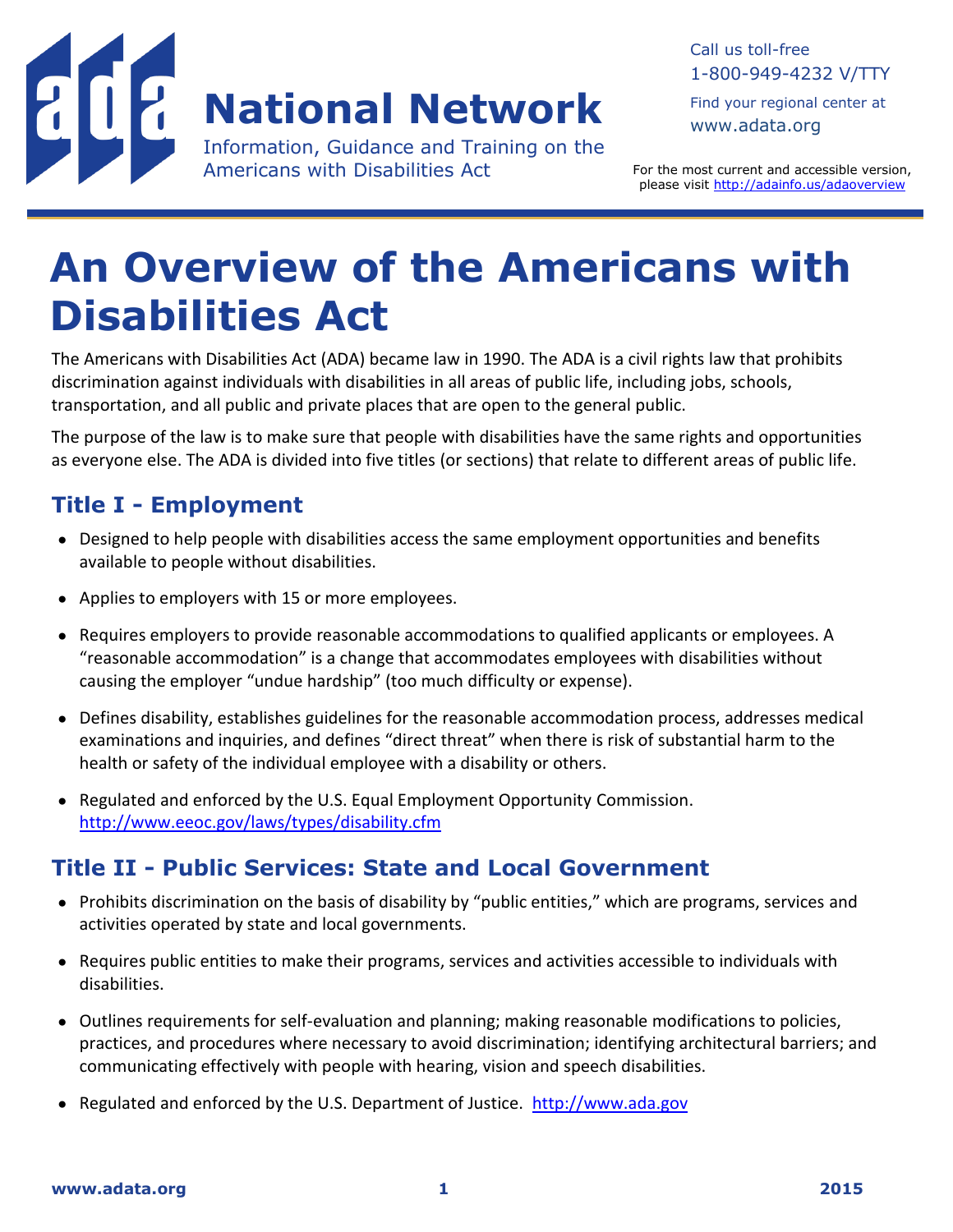# **Americans with Disabilities Act**

## **Title III - Public Accommodations and Services Operated by Private Entities**

- Prohibits places of public accommodation from discriminating against individuals with disabilities. Public accommodations include privately-owned, leased or operated facilities like hotels, restaurants, retail merchants, doctor's offices, golf courses, private schools, day care centers, health clubs, sports stadiums, movie theaters, and so on.
- Sets the minimum standards for accessibility for alterations and new construction of commercial facilities and privately owned public accommodations. It also requires public accommodations to remove barriers in existing buildings where it is easy to do so without much difficulty or expense.
- Directs businesses to make "reasonable modifications" to their usual ways of doing things when serving people with disabilities.
- Requires that businesses take steps necessary to communicate effectively with customers with vision, hearing, and speech disabilities.
- Regulated and enforced by the U.S. Department of Justice. [http://www.ada.gov](http://www.ada.gov/)

## **Title IV - Telecommunications**

- Requires telephone and Internet companies to provide a nationwide system of interstate and intrastate telecommunications relay services that allows individuals with hearing and speech disabilities to communicate over the telephone.
- Requires closed captioning of federally funded public service announcements.
- **Regulated by the Federal Communication Commission. [http://www.fcc.gov](http://www.fcc.gov/)**

#### **Title V - Miscellaneous Provisions**

- Contains a variety of provisions relating to the ADA as a whole, including its relationship to other laws, state immunity, its impact on insurance providers and benefits, prohibition against retaliation and coercion, illegal use of drugs, and attorney's fees.
- $\bullet$  Provides a list of certain conditions that are not to be considered as disabilities.

#### **Transportation**

- Public Transportation is offered by a state or local government and is covered by Title II of the ADA. Publicly funded transportation includes, but is not limited to, bus and passenger train (rail) service. Rail service includes subways (rapid rail), light rail, commuter rail, and Amtrak.
- If transportation is offered by a private company, it is covered by Title III. Privately funded transportation includes, but is not limited to, taxicabs, airport shuttles, intercity bus companies, such as Greyhound, and hotel-provided transportation.
- The U.S. Department of Transportation, Federal Transit Administration releases information, guidance and regulations on public transportation and the ADA. <http://www.fta.dot.gov/ada>